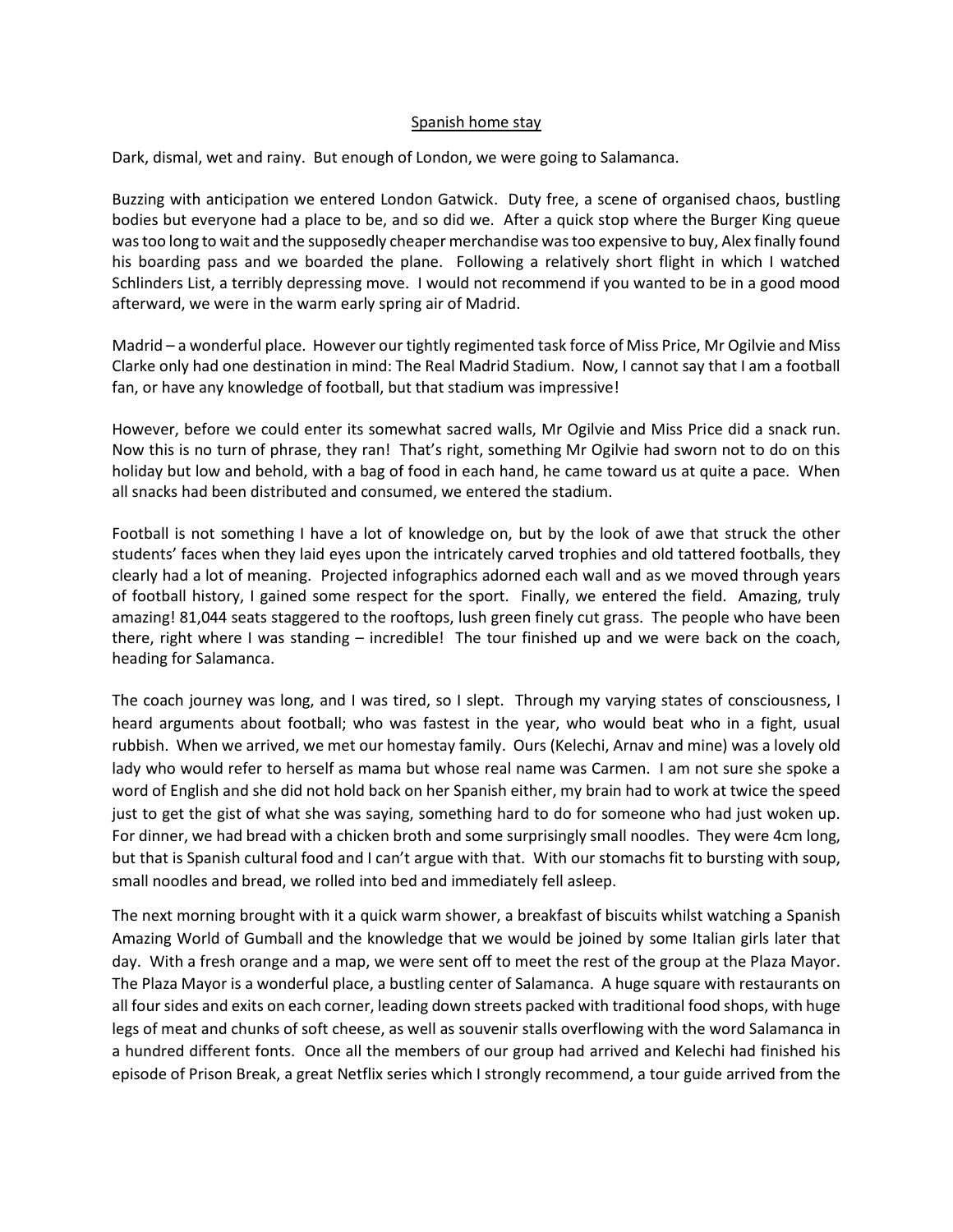Dice School (the place we were working with). Our guide was one of those people who always seem to be happy. Who could blame him, he lives in a beautiful part of the world.

The tour started in the Plaza Mayor which has a carved head of every influential visitor to Salamanca. It then moved through the streets to the University; a University older than Cambridge and only just older than Oxford. We found the hidden frog in the University entrance and looked at the carved space man who was supposedly carved before space suits existed. In addition to this, we entered the library whose front wall is covered in Shells, and legend has it that underneath one of the shells is gold. The shells represent the shells brought by those walking the pilgrimage route which happens to travel through Salamanca. All this information was given to us in Spanish.

After the tour, we returned to our host families for lunch and a siesta. As expected, when we returned home another of Carmen's rooms was full, they had already had lunch, so we sat alone for our meal of, firstly a thick chicken soup, then a leg of chicken, the Spanish do seem to like this feathered poultry. Once we had returned to our rooms, we were quietly talking, then, something strange happened. We heard a deep gravelly voice from the room next door, the look on Arnav's face was priceless. It came as a bit of a shock to us, but it turns out we had either misinterpreted or Carmen had got it wrong. It was a group of Italian boys, not girls.

After our siesta, we returned to the Plaza and were sent on a task to complete the suggested items on the sheet we were given. This included talking to Spanish people and asking them questions whilst filming it as well as taking pictures with great monuments from the tour. We then had some free time to look around the streets of Salamanca and to eat a snack (I had ice cream with a bubble waffle). Once we had all met back at the Plaza and numbered off, we returned to our homestay. For dinner, after a warm greeting from Carmen, we had something which I can only relate to a Schnitzel in sauce and bread which again was incredibly filling. Time works differently in Spain, because of the siesta people stay up much later so we went to bed around midnight each night and woke up early the next morning.

Speaking of the next morning, there was a vicious rush for the shower, what with the three other Italian boys as competition. Luckily, we managed to gain the upper hand and all of us were showered in time for Carmen to take us to the Dice School, which I mentioned earlier, for our morning tuition. I will not say that tuition was the most fun part of the trip, I would be lying and however, it was extremely informative and interesting to be taught by a fully Spanish teacher. When tuition had ended, everyone was a little stir crazy as we'd been for sitting down for three hours, so we had free time. I took this opportunity to try some of the traditional Spanish salami and cheese baguettes, under the guidance of Miss Price. I must mention that Miss Price eats like she will not do so for the next week. Every time we came back from a free time session, she would show Kelechi and me the huge platters of food that she had managed to consume. It is crazy. By now we knew the streets of Salamanca quite well, so we decided to return to Carmen, after letting our teachers know of course, and had an extended siesta.

After lunch and the siesta, we met back at the Plaza Mayor with our group. It was time for tapas! As soon as we had arrived at the restaurant, what seemed like hundreds of plates of tapas came across our table. We had mini paella, chicken wings, patatas bravas, Spanish tortillas, what I think was scampi and deepfried cheese and ham melts. We were stuffed. We had just finished our tapas when we had to return for a dinner of chicken and tortilla. I could not move from my bed. I literally could not get up until the next morning.